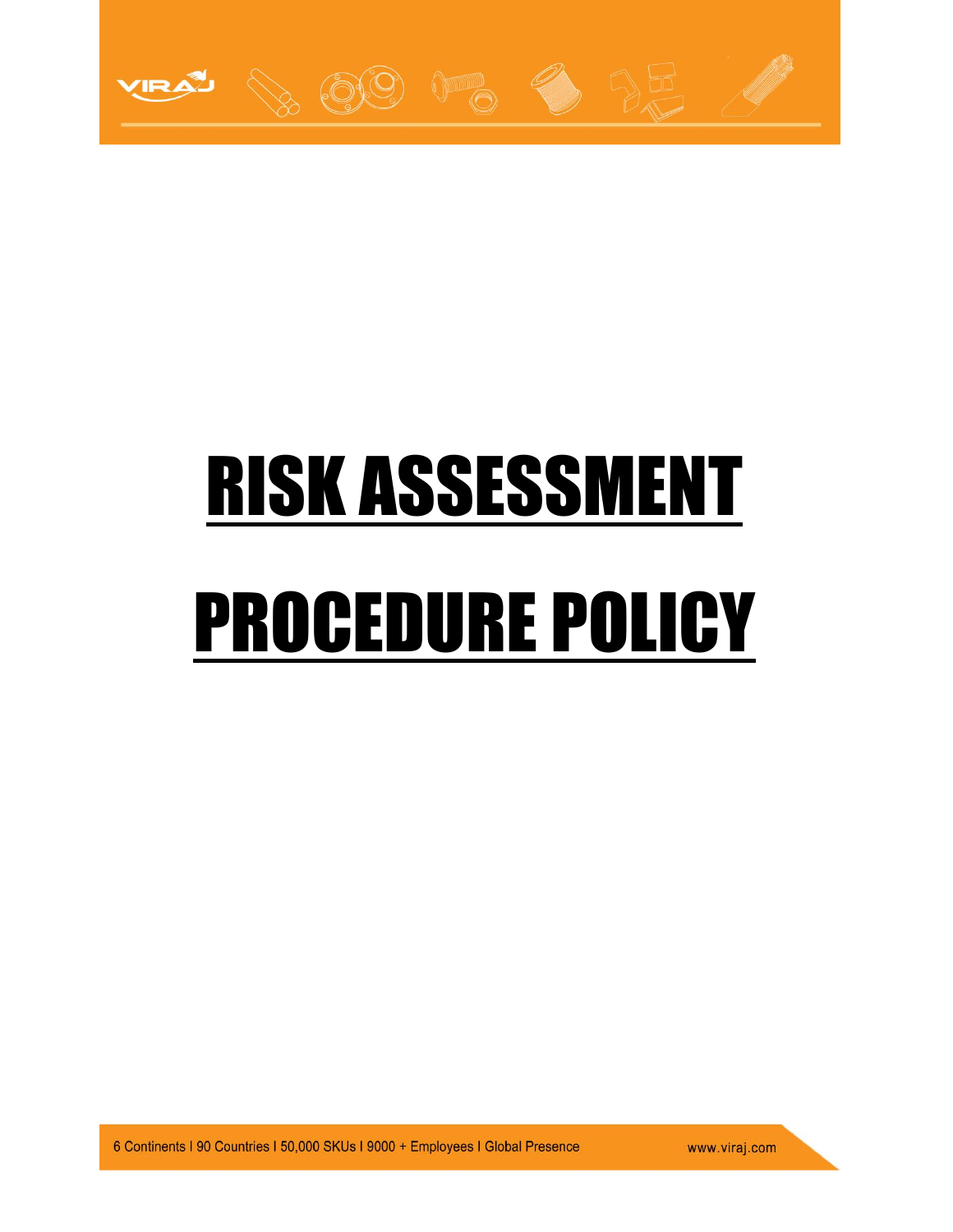

# **Table of Contents**

| 1.             |  |
|----------------|--|
| 2.             |  |
| $\overline{3}$ |  |
|                |  |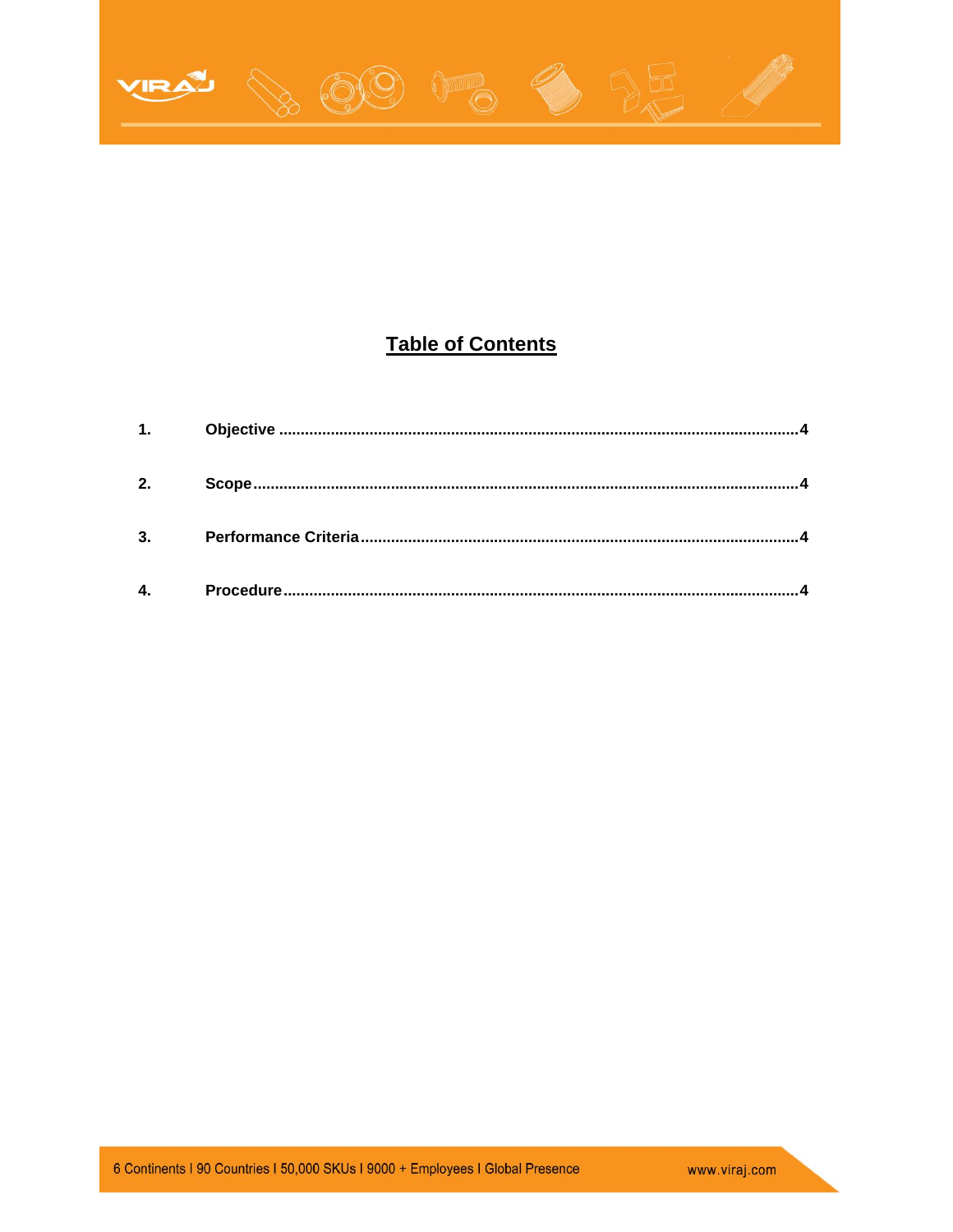<span id="page-2-0"></span>

**1.1** To identify threats those pose a risk to the information assets at Viraj Profiles Private Limited's

(here after will refer as Viraj Profiles)To determine the probability that noncompliance could occur and not be prevented or detected in a timely manner by the internal controls in place; assess the internal control structure in accordance with ISO 27001.

# **2. Scope**

**2.1** To cover all the information assets, activities and services of Viraj Profiles.

## **3. Performance Criteria**

**3.1** Finalization of management program and implementation of ISMS.

## **4. Procedure**

- **4.1 Risk Assessment Plan: Risk assessment will involve following steps:**
	- 4.1.1 Identification of business processes
	- 4.1.2 Identification of assets
	- 4.1.3 Preparation of Risk assessment and treatment register
	- 4.1.4 Asset valuation
	- 4.1.5 Identification of threats and vulnerabilities
	- 4.1.6 Estimation of rate of occurrence
	- 4.1.7 Threat impact valuation
	- 4.1.8 Calculation of risks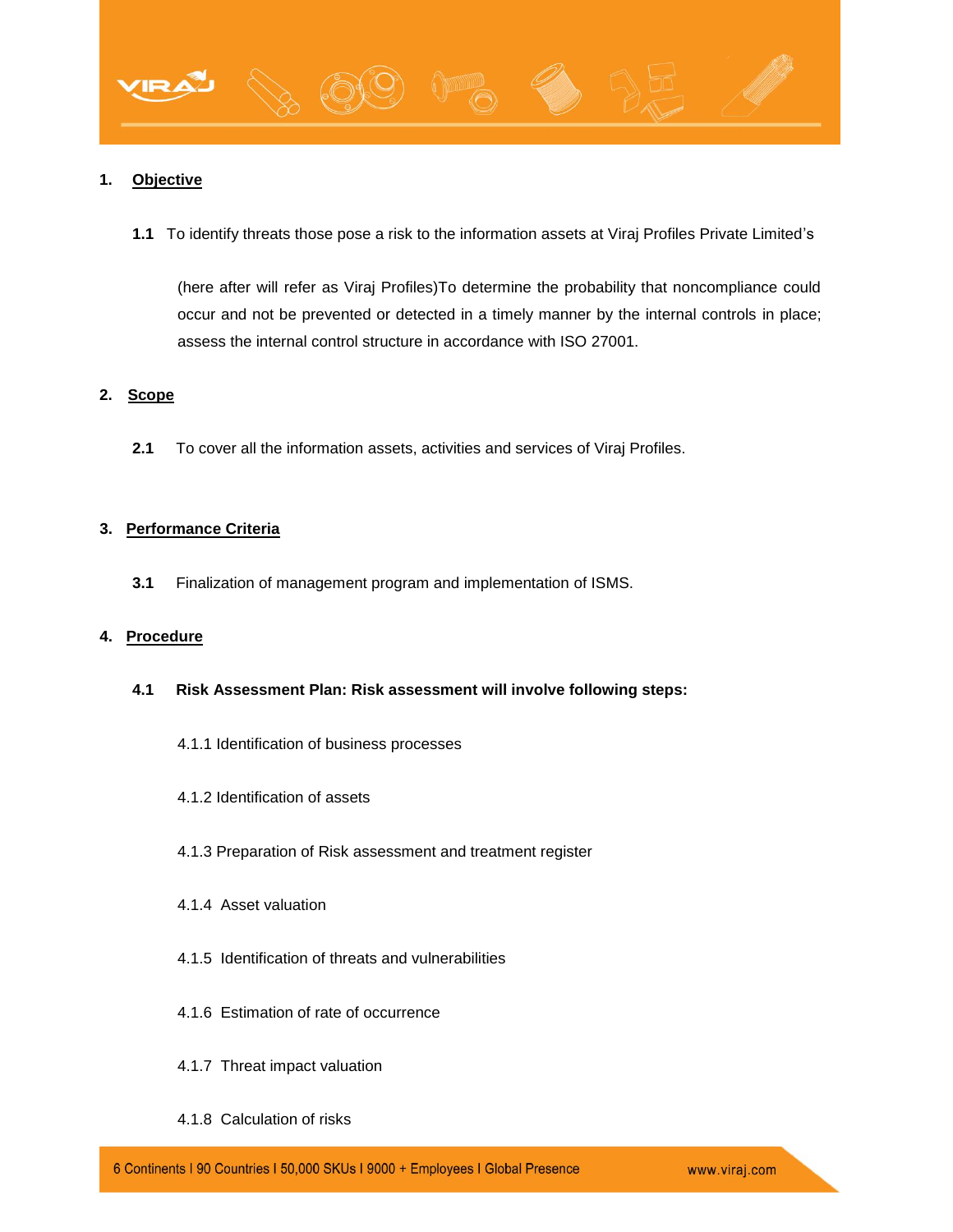

4.1.9 Categorization of risks

# **4.1.1 Identification of business processes**

4.1.1.1 This step involves identification of business processes and systems that exist at Viraj Profiles

# **4.1.2 Identification of Assets**

4.1.2.1 This step involves the creation of an asset list, per department or project containing the categories as listed below

| <b>Types of Assets</b>   | <b>Examples</b>                                                                                                                                                              |
|--------------------------|------------------------------------------------------------------------------------------------------------------------------------------------------------------------------|
| <b>Electronic Assets</b> | Databases, data files, system documentation, user<br>manuals, training material, operational documents,<br>procedure documents, intellectual property, email,<br>reports etc |
| Paper Assets             | Contracts, guidelines, company<br>documentation,<br>business results, purchase documents, invoices,<br>licenses, SLAs, NDAs etc                                              |
| People Asset             | Employees(VP, AVP, Manager, Team Member etc),<br>Contractors, Third Party Vendors                                                                                            |
| <b>Physical Asset</b>    | Computers, Switches, Routers, Hubs, Firewalls,<br>Communication Equipment, Magnetic Media, Back up<br>Tapes, Printers, Telephone Instruments etc                             |
| <b>Service Assets</b>    | Fire Extinguishers, storage sheds, storage yards,<br>furniture, AC Plant, Telecommunication, ISP, Facilities<br>etc                                                          |
| <b>Software Asset</b>    | MS Office, Application, development tools, utilities etc                                                                                                                     |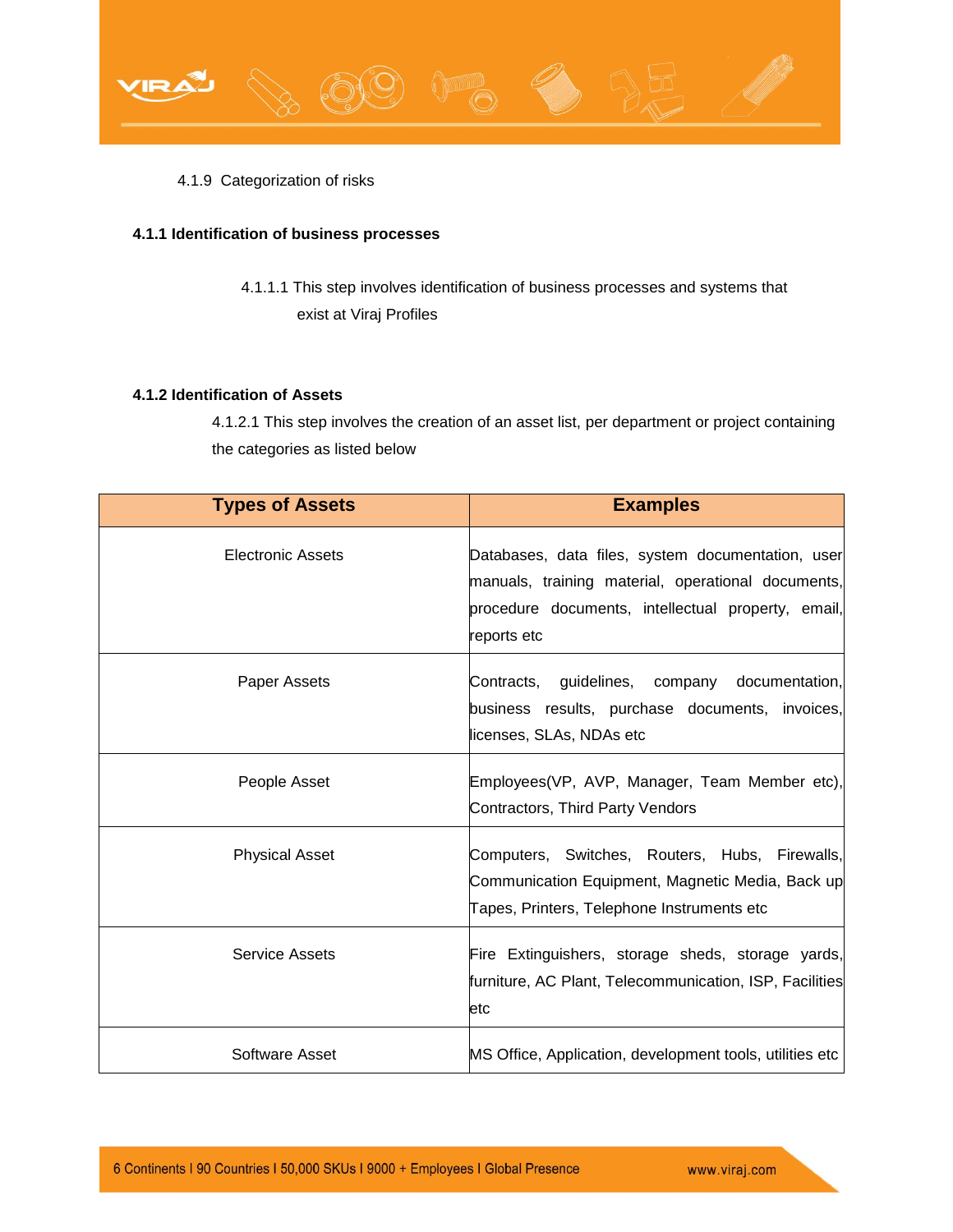

# **4.1.3 Asset Valuation**

- 4.1.3.1 Business / financial impact that could occur due to leakage of information asset. (Confidentiality)
- 4.1.3.2 Business/financial impact if the information asset is corrupted/ altered. (Integrity)
- 4.1.3.3 Business/financial impact, which could happen due to loss of asset (Availability)
- **4.1.4** Asset valuation involves determining asset values for all the assets that are identified. These values are measured from the highest parameter of Confidentiality, Integrity and Availability i.e. CIA; on basis of scale VH, H, M or L

# **4.1.5 Values for Confidentiality, Integrity and Availability**

4.1.5.1 The value for CIA can be identified from the scale VH, H, M or L based on the prediction of impact on

# **4.1.6 Explanation for Confidentiality:**

4.1.6.1 For instance, consider a document, which is very confidential for Viraj Profiles (e.g. MSA, SOW) the Confidentiality would be 'High' (H) or 'Very High' (VH).

# **4.1.7 Explanation for Integrity:**

4.1.7.1 Take an example of an electronic file (e.g. Client SLA, Code) that will have an Impact if its integrity is lost, i.e. if it gets corrupted or altered. Then consider its value to be either 'High' (H) / 'Very High' (VH).

# **4.1.8 Explanation for Availability**: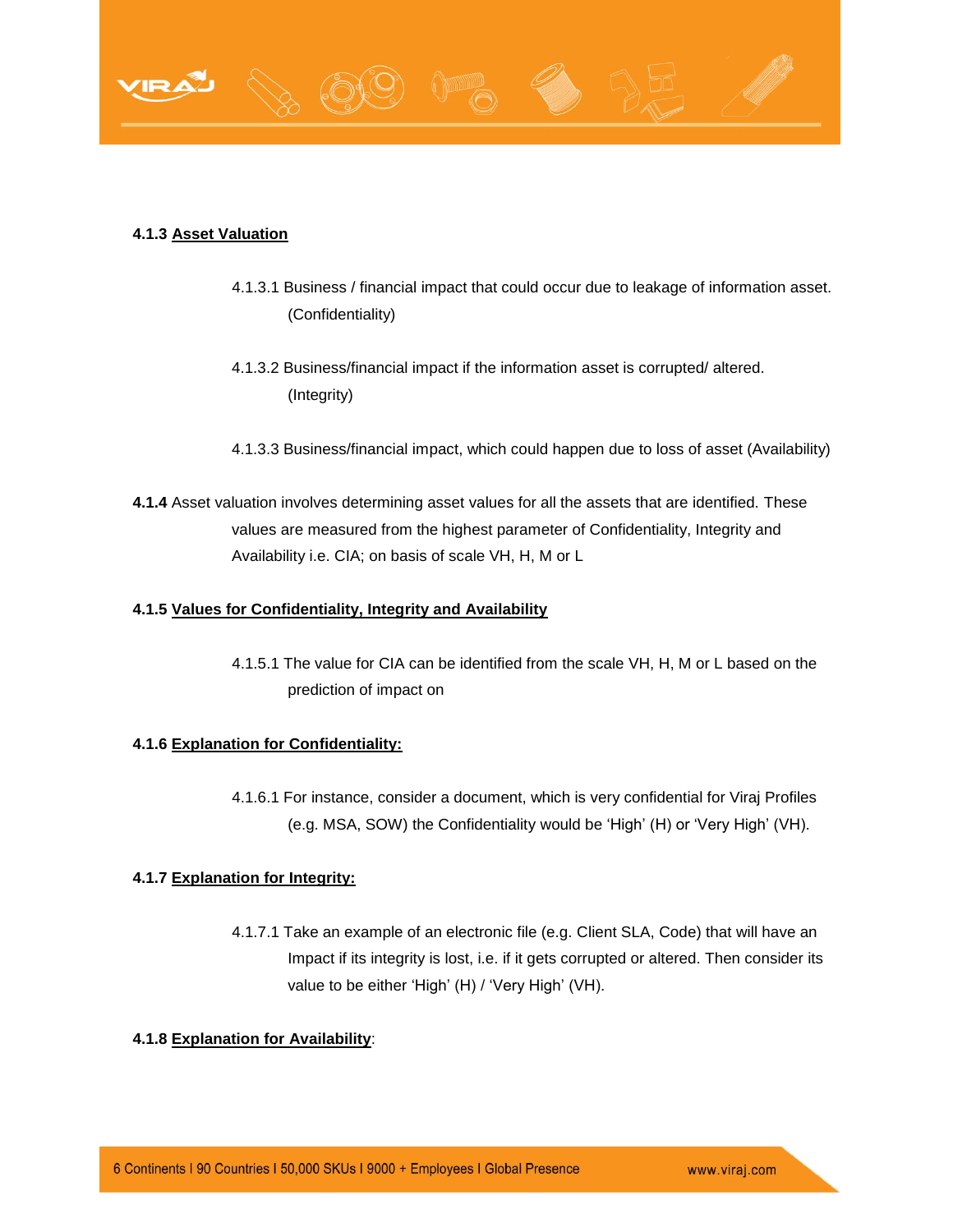

- 4.1.8.1 For example; if you have stored critical data on your local hard-disk which does not get backed up. In case of a disk failure, recovery possibility of your data is low. In that case the value would be a 'Very High' (VH).
- 4.1.8.2 Since Confidentiality, Integrity and Availability for each asset have an equal impact on security; the highest value of the CIA is selected to identify the asset value.
- 4.1.8.3 Asset:

| <b>Asset Scale Asset Value</b> |   |
|--------------------------------|---|
|                                |   |
| VH                             |   |
| н                              | З |
| м                              | 2 |
|                                |   |

# **4.1.9 Identification of Threats and Vulnerabilities**

- 4.1.9.1 This step involves identifying all the possible threats, which can cause the loss of an asset. These threats and vulnerabilities have been identified and an updated list is maintained in 'Threat Vulnerability and Mitigation matrix'. The threats have to be identified for each asset and listed in the Risk assessment and treatment register.
- 4.1.9.2 The different types of the threats are: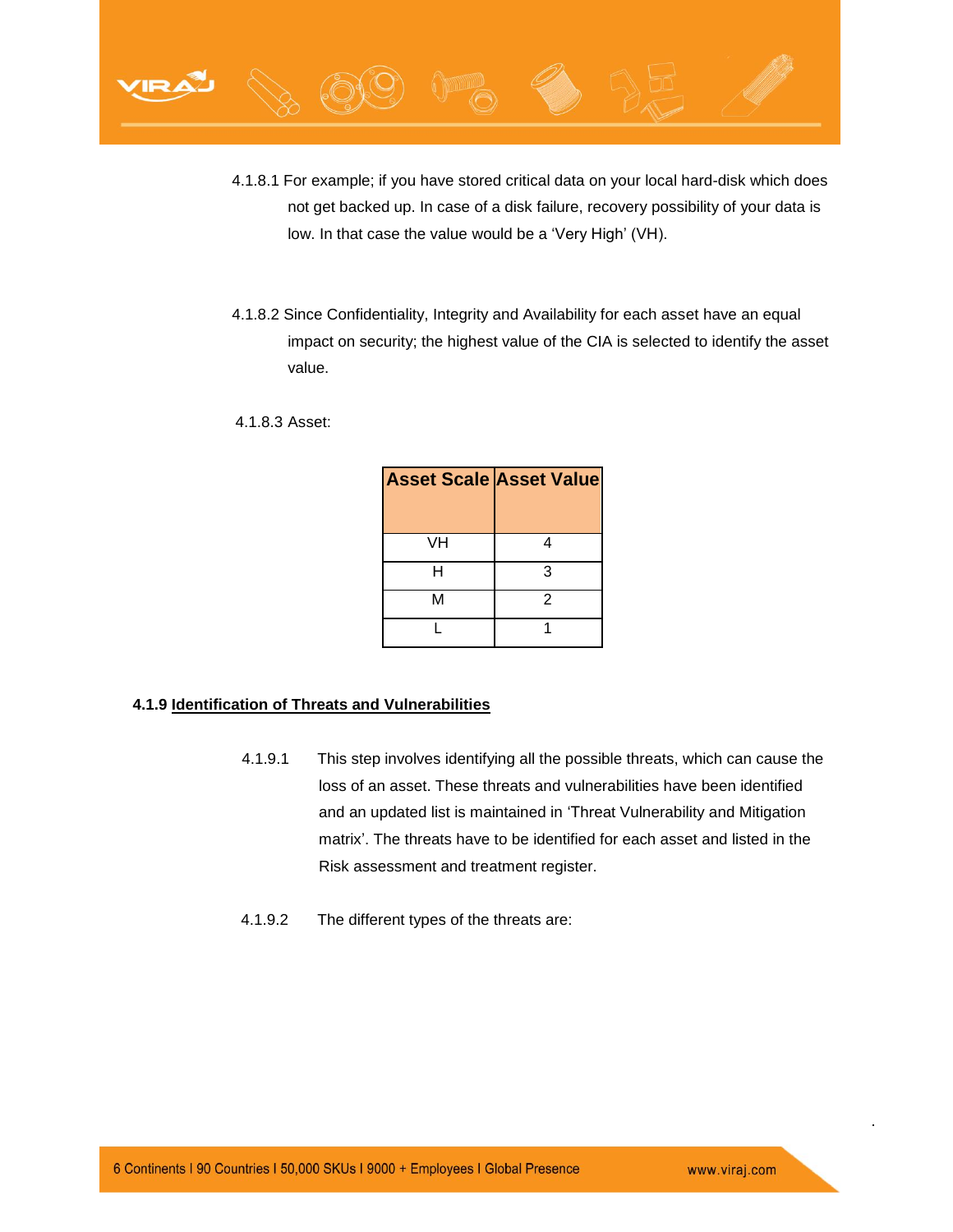

| <b>Types of Threats</b>  | <b>Examples</b>                                                                                                    |
|--------------------------|--------------------------------------------------------------------------------------------------------------------|
| Natural                  | Earthquakes, Cyclonic storms, etc.                                                                                 |
| Manmade                  | Civil Strife/War, Intrusions/Hacking, Virus Attack, Theft, Operator error, deliberate<br>destruction/Sabotage, etc |
| <b>Technical Failure</b> | Power glitches, Communication link failure, Network component failure, etc.                                        |

# **4.1.10** Estimation of Rate of Occurrence

4.1.10.1 Rate of occurrence (ROO) of the identified threats is estimated on the basis of the past experience. ROO value can be identified from scale 'VH', 'H', 'M' or 'L'

| <b>Rate of Occurrence</b>                 | <b>Scale</b> | Value |
|-------------------------------------------|--------------|-------|
| Such an event can occur once in 6 months  | VH           |       |
| Such an event can occur once in 1 year    | н            | 3     |
| Such an event can occur once in 1.5 years | M            |       |
| Such an event can occur once in 2 years   |              |       |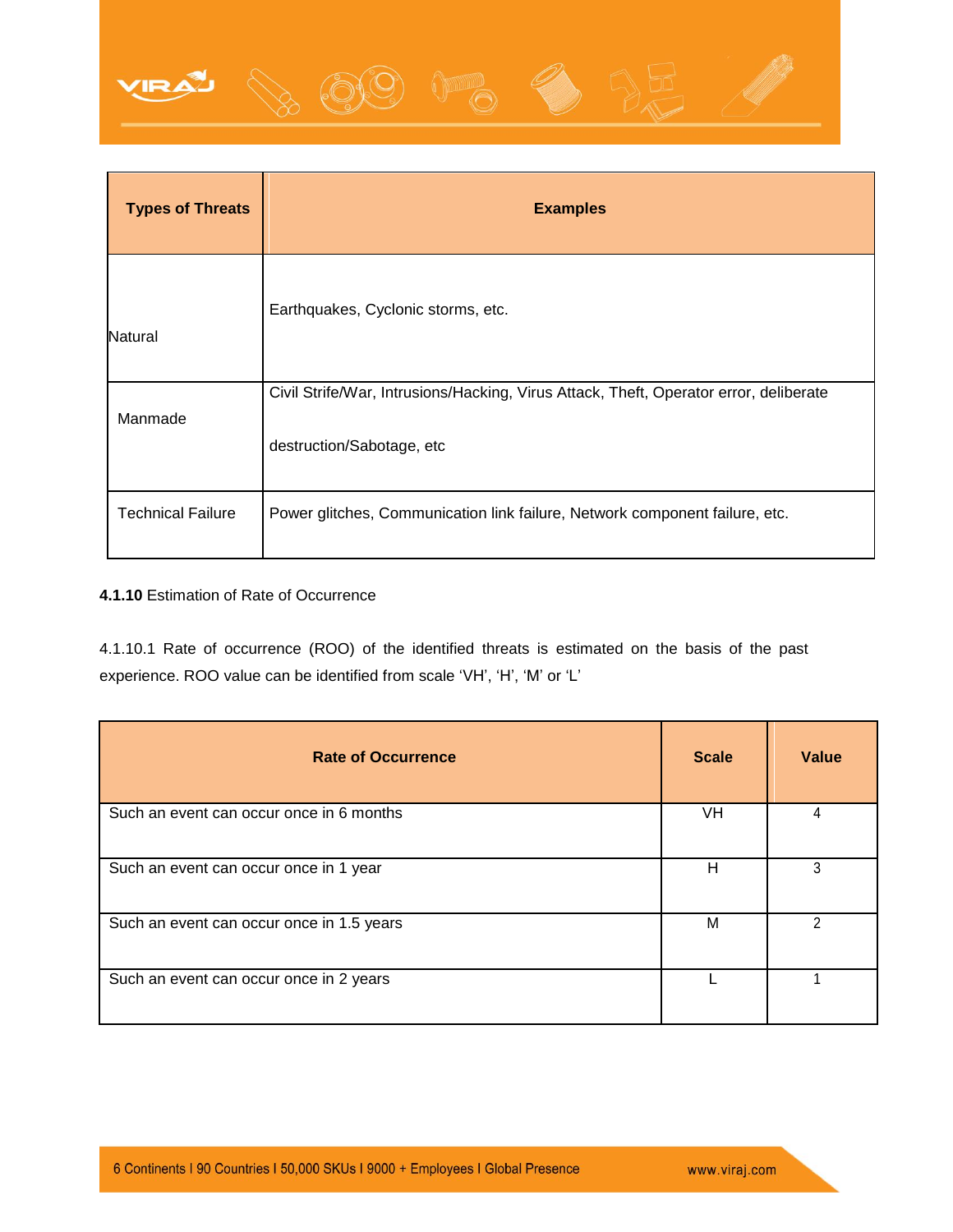

4.1.10.2 For example, in this scale, it is assumed that any threat, which has not occurred form the long time, has a very remote chance of happening, and thus it will be given a value of Low (L) The value shall be entered in the Risk assessment and treatment register

# **4.1.11 Threat Impact Valuation**

 4.1.11.1 The goal of this process is to ascertain the impact of threat on the assets identified. The estimation of the level of impact for every threat is made on the basis of past experience using the scale given below:

| <b>Level of Impact</b>    | <b>Scale</b> | Value         |
|---------------------------|--------------|---------------|
| Level of Impact >=80%     | VH           | 4             |
| 80%>Level of Impact >=60% | н            | 3             |
| 60%>Level of Impact >=40% | M            | $\mathcal{P}$ |
| 40%>Level of Impact >=20% |              | 1             |

4.1.11.2 For example, if only half the asset gets damaged because of a threat i.e. the level of impact is 50% and then going by the above table, the value of impact will be taken as 'M'. The value shall be entered in the Risk assessment and treatment register.

# **4.1.12 Calculation of Risk**

- 4.1.12.1 Risk is calculated based on:
	- 4.1.12.1.1 Asset value
	- 4.1.12.1.2 Level of impact
	- 4.1.12.1.3 Rate of occurrence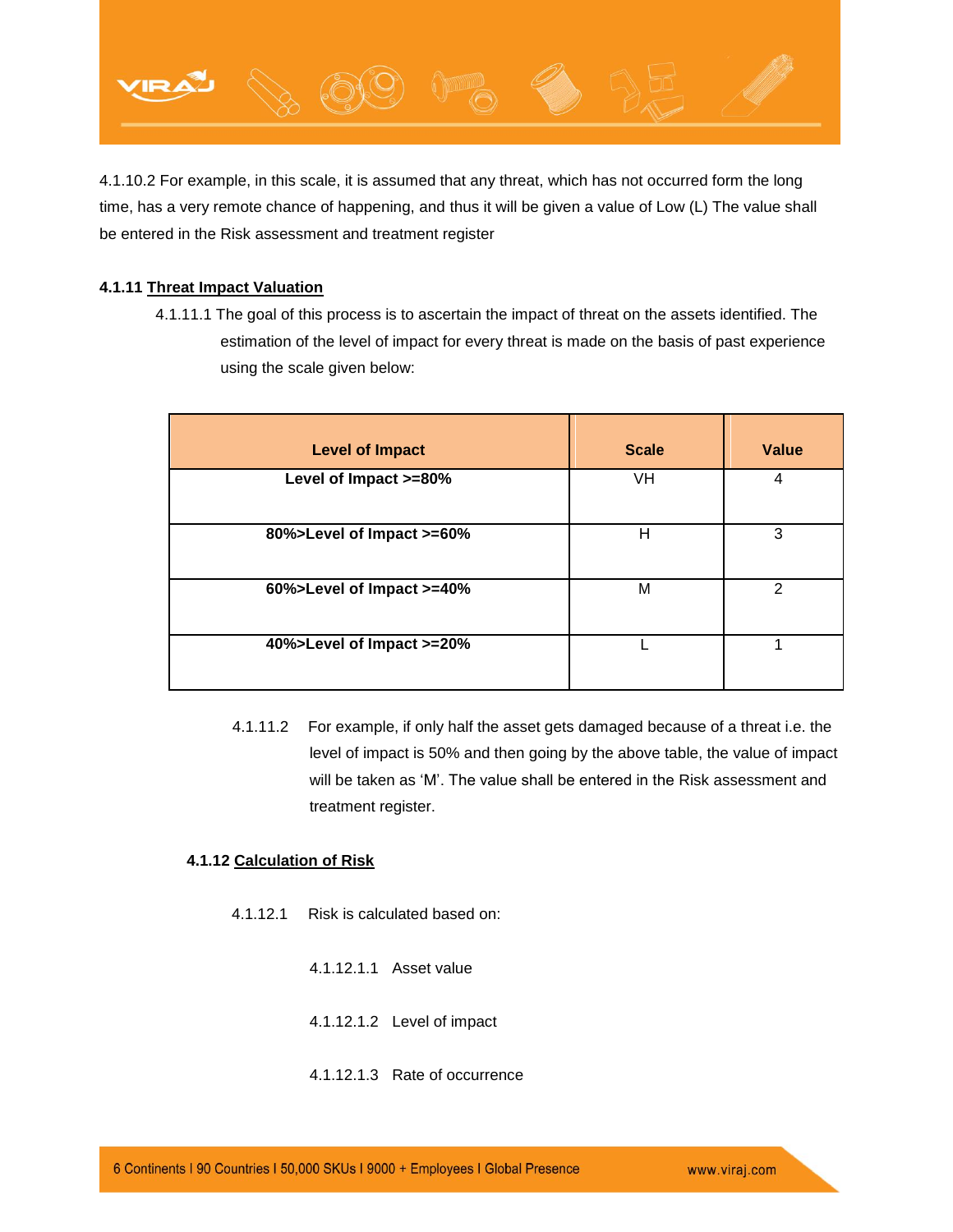

# 4.1.12.2 Formula used is as below:

# 4.1.12.2.1 *Risk faced by the asset = (Asset Value\* Level of impact\* Rate of occurrence)*

# 4.1.12.3 Categorization of Risk

4.1.12.3.1 Based on the value of risk calculated, the risk is categorized as Low, Medium, High and Very High as described in table below.

| <b>Risk</b><br><b>Category</b> | <b>Value of Risk</b>   | <b>Action Required</b>                            |
|--------------------------------|------------------------|---------------------------------------------------|
| Low                            | $1 <$ RISK = $<$ 16    | May need some action in long run                  |
| <b>Medium</b>                  | $17 = < RISK = < 32$   | Need to consider some actions in short term       |
| High                           | $33 = <$ RISK = $<$ 48 | Some immediate action required including transfer |
|                                |                        | of risk either through outsourcing or insurance   |
| Very high                      | $69 = <$ RISK $= < 64$ | Besides Immediate action needs to consider        |
|                                |                        | redundancy                                        |

- 4.1.12.3.2 The value shall be entered in the Risk assessment and treatment register
- 4.1.12.3.3 Once the risk is evaluated, the assets coming in the category of Medium, High or Very High have to be treated in order to reduce or eliminate the risk.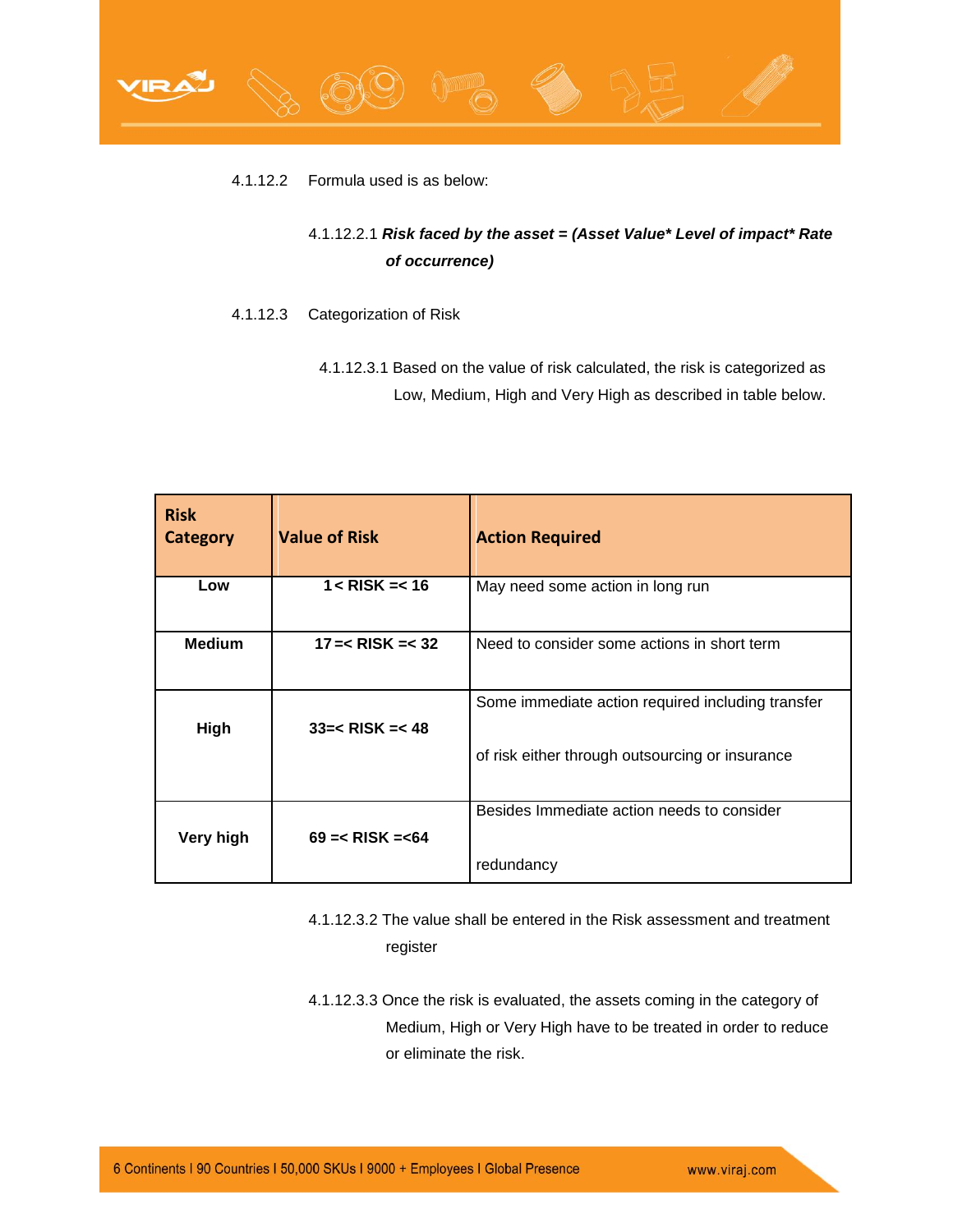

4.1.12.3.4 Assets with a "Risk Value" of 17 (after implementation of existing controls) or more shall be subjected to a risk treatment plan (RTP).

# **4.2 Risk Treatment Plan**

4.2.1 All assets, the corresponding risks and the risk levels, along with the treatment/mitigation plan for each identified asset, will be listed down in the *Risk assessment and treatment register.* Depending on the risk levels, the management shall decide whether the risk to an asset is acceptable or requires treatment (as per policy). One of the following actions is to be taken for treatment of risks:

# 4.2.2 **Reducing the risk**

4.2.2.1 Identify appropriate controls for risk levels of Medium, High or Very High to reduce the risk level to Low

# 4.2.3 **Accepting the risk**

4.2.3.1 For the risks (except the Low ), which cannot be reduced, transferred or avoided due to cost or other constraints, chooses to accept the risk. In such cases where Viraj Profiles has decided to accept the risks that are higher than the acceptance level, (i.e. Medium, High or Very High), an acceptance from the management shall be obtained. The risk valuation greater then 16 (Medium and above) on particular asset needs to be mitigate. However, for all the risks having risk level as Low, it need not explicitly be mentioned, as it is implied that Viraj Profiles will accept those risks and will not mitigate or take any actions against them.

# 4.2.4 **Avoiding the risk**

4.2.4.1 Viraj Profiles shall note/identify the risks that can be avoided by adopting preventive methods.

## 4.2.5 **Transferring the risk**